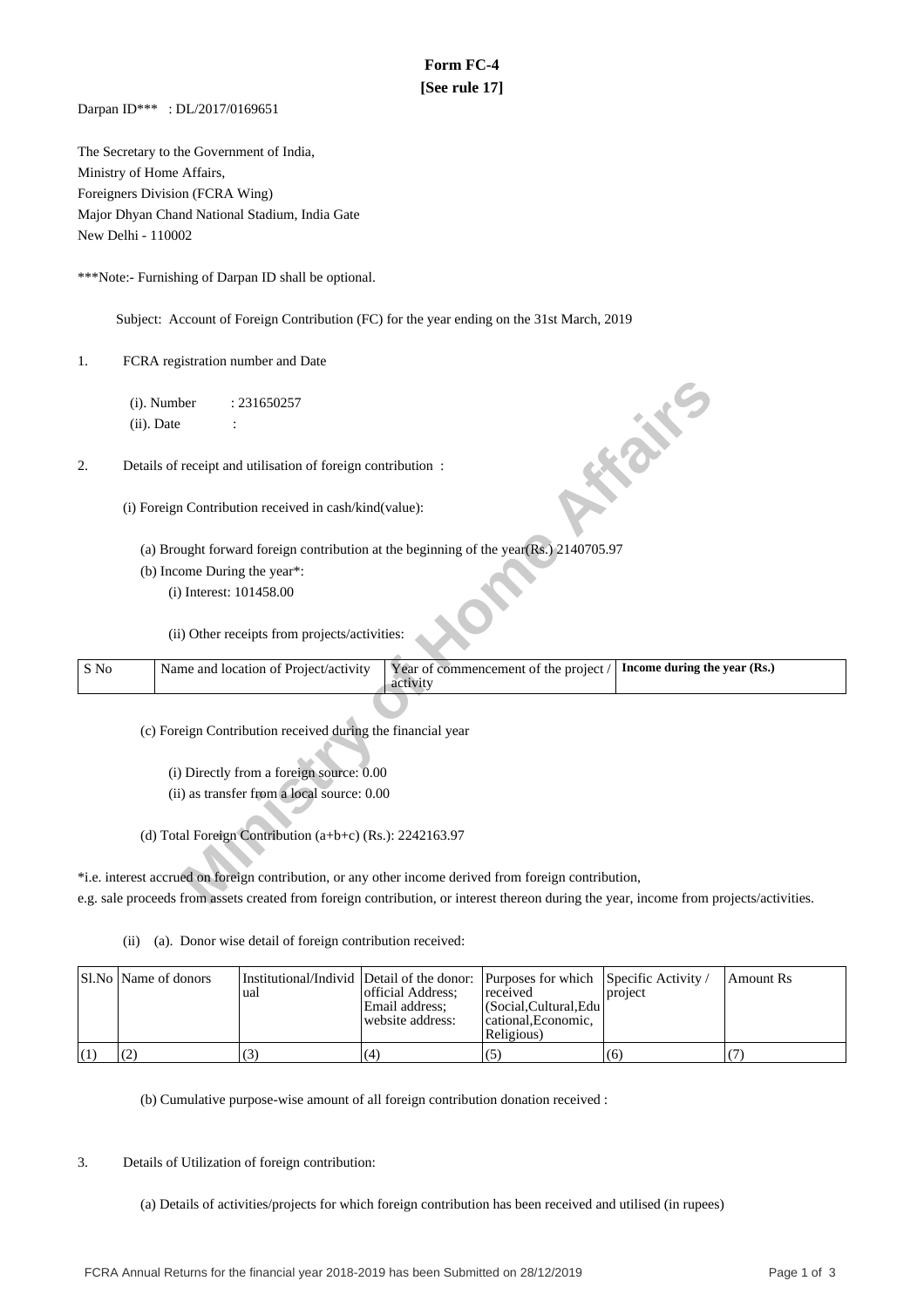| Sl. No. | Name of<br>project/acti ocation<br><b>V1ty</b> | Address/L                                             | Previous Balance |         | Receipt during the year Utilised |         |                  |         | Balance   |         |
|---------|------------------------------------------------|-------------------------------------------------------|------------------|---------|----------------------------------|---------|------------------|---------|-----------|---------|
|         |                                                |                                                       | In cash          | In Kind | In cash                          | In Kind | In cash          | In Kind | In cash   | In Kind |
| (1)     | (2)                                            | (3)                                                   | (4)              | (5)     | (6)                              | (7)     | (8)              | (9)     | (10)      | (11)    |
|         | Social                                         | $C$ 4/12<br>Model<br>Town<br>Delhi<br>Delhi1100<br>09 | 2140705.9        | 0.00    | 101458.00   0.00                 |         | 399765.80   0.00 |         | 1842398.1 | 0.00    |
| Total   |                                                |                                                       | 2140705.9   0.00 |         | 101458.00   0.00                 |         | 399765.80   0.00 |         | 1842398.1 | 0.00    |

(b) Details of utilisation of foreign contribution:

- (i) Total Utilisation\*\* for projects as per aims and objectives of the association (Rs.):59024.00
- (ii) Total administrative expenses as provided in rule 5 of the Foreign Contribution (Regulation) Rules, 2011 (Rs.) :40741.80

- (A) the soverignty and integrity of india; or.
- (B) the security, strategic, scientific or echnomic interest of the state; or
- (C) the public interest; or
- (D) freedom or fairness of election to any legistature; or
- (E) friendly relations with any foreign state; or
- (F) harmony between religious, racial, social, lingusitic or relgional groups, castes or communities.

| Sl. No. | nar<br>А.<br>ation"<br>ne<br>ΩТ<br>ıп<br>.rne<br>$\cdot$ IV.<br><br>. |  | $\mathbf{r}$<br>`ota<br>'1n<br>к<br>ີ |
|---------|-----------------------------------------------------------------------|--|---------------------------------------|
|         |                                                                       |  |                                       |

# (d) FC transferred to other associations

|                | (Regulation) Rules, 2011 (Rs.) :40/41.80                                                                                                    |                                                                                                       |         |                |
|----------------|---------------------------------------------------------------------------------------------------------------------------------------------|-------------------------------------------------------------------------------------------------------|---------|----------------|
|                | ** It is affirmed that the utilisation of foreign contribution is not in contravention of the provisions contained in the Foreign           |                                                                                                       |         |                |
|                |                                                                                                                                             |                                                                                                       |         |                |
|                | Contribution(Regulation) Act, 2010 (42 of 2010) and more particularly in section 9 and section 12 of the Act which, inter-alia, states that |                                                                                                       |         |                |
|                | the acceptance of foreign contribution is not likely to affect prejudicially                                                                |                                                                                                       |         |                |
|                |                                                                                                                                             |                                                                                                       |         |                |
|                | (A) the soverignty and integrity of india; or.                                                                                              |                                                                                                       |         |                |
|                | (B) the security, strategic, scientific or echnomic interest of the state; or                                                               |                                                                                                       |         |                |
|                | (C) the public interest; or                                                                                                                 |                                                                                                       |         |                |
|                | (D) freedom or fairness of election to any legistature; or                                                                                  |                                                                                                       |         |                |
|                | (E) friendly relations with any foreign state; or                                                                                           |                                                                                                       |         |                |
|                |                                                                                                                                             | (F) harmony between religious, racial, social, lingusitic or relgional groups, castes or communities. |         |                |
|                |                                                                                                                                             |                                                                                                       |         |                |
|                | (c) Total purchase of fresh assets (Rs.)                                                                                                    |                                                                                                       |         |                |
| Sl. No.        | Activity in the name of Association                                                                                                         | Details                                                                                               | Purpose | Total (in Rs.) |
|                | (d) FC transferred to other associations                                                                                                    |                                                                                                       |         |                |
| Sl. No.        | Name of the association                                                                                                                     | Date                                                                                                  | Purpose | Amount         |
| (1)            | (2)                                                                                                                                         | (3)                                                                                                   | (4)     | (5)            |
| $\mathbf{1}$   | Sisters of Mary Immaculate of Bishop<br>Marrow-Jashpur                                                                                      | 02/05/2019                                                                                            | Social  | 100000.00      |
| $\overline{c}$ | Sisters of Mary Immaculate of Bishop<br>Marrow-Katihar                                                                                      | 02/05/2019                                                                                            | Social  | 100000.00      |
| 3              | Sisters of Mary Immaculate of Bishop<br>Marrow-Sarsiwa                                                                                      | 02/05/2019                                                                                            | Social  | 100000.00      |
|                | Total                                                                                                                                       |                                                                                                       |         | 300000.00      |
|                |                                                                                                                                             |                                                                                                       |         |                |

(e) Total utilisation In the year  $(Rs.)(b+c+d)$  399765.80

## 4. Details Of unutilised foreign contribution:

# (i) Total FC invested in term Deposits (Rs.):

| Sl. No. | Details                          | Total( in Rs.) |
|---------|----------------------------------|----------------|
| (i)     | Opening Balance of FD            | 0.00           |
| (ii)    | FD made during the year          | 1052192.00     |
| (iii)   | Less: realisation of previous FD | 0.00           |
|         | Closing balance of FD            | 1052192.00     |